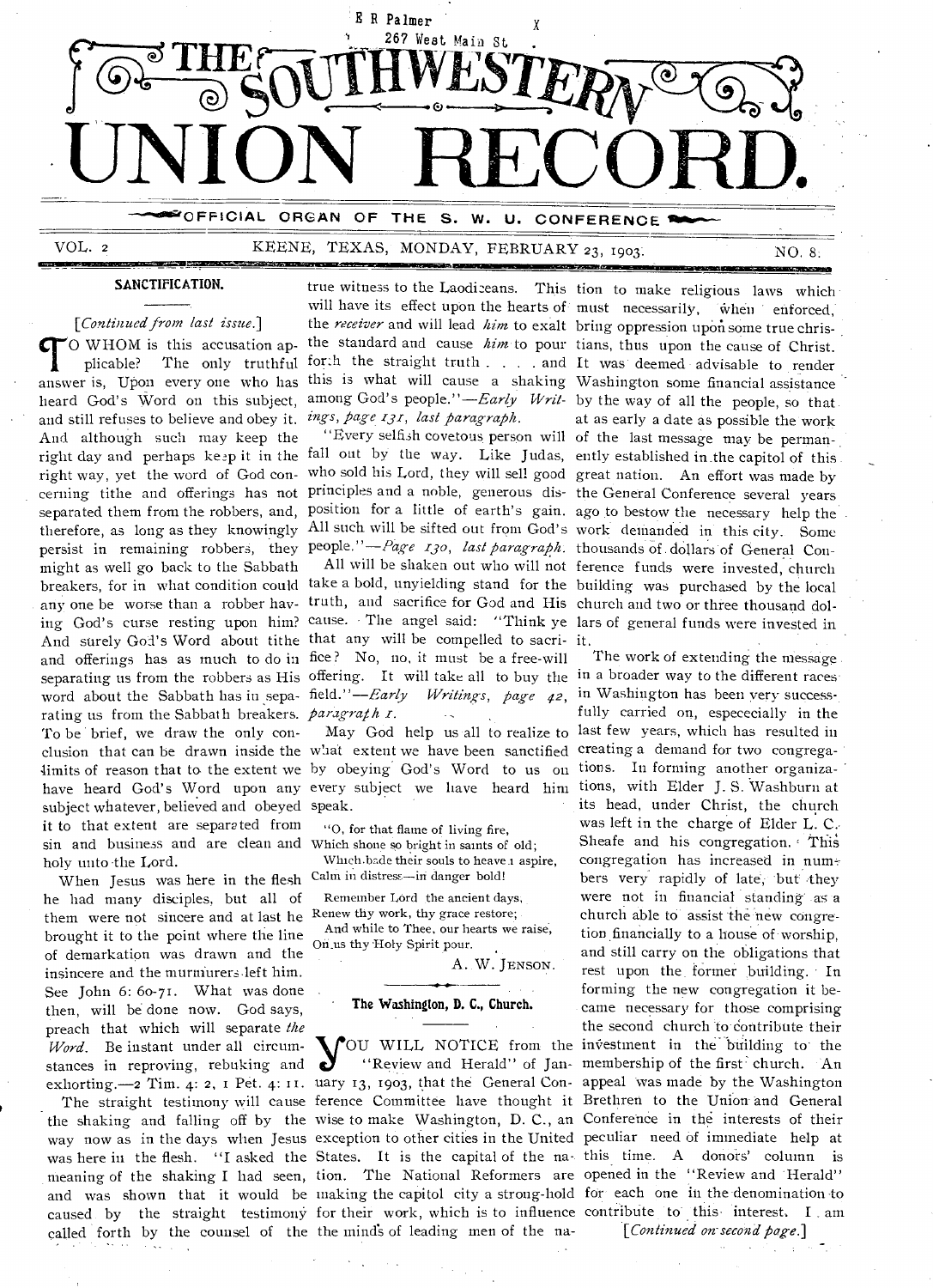# +Zile Union Necorb.§-

| A WEEKLY JOURNAL.                                        |
|----------------------------------------------------------|
| Published by the Southwestern Union Con-                 |
| ferencë of the Seyenth-day Adventists.                   |
| Editor<br>C. N. WOODWARD,                                |
| and Business Manager.                                    |
| G. G. RUPERT, - - - - Associate Editor.                  |
| Subscription Price, per year, $\cdot \cdot \cdot$ \$ .50 |
| Clubs of Ten, one year, $- - -$<br>-450                  |
| AGENTS:                                                  |
| Oklahoma Tract Society, Oklahoma City,                   |
| Oklahoma.                                                |

Arkansas Tract Society', Springdale, Arkansas Texas Tract Society, Keene, Texas.

All papers will be discontinued when the time expires, unless promptly renewed.

Subscribers who do not receive their paper regularly should notify the office of publication and not the Tract Society, as the latter are not responsible for the mailing of the papers.

Money, or letters, should not be sent to individuals. All business communications should be addressed, and all remittances and money orders made payable to the S. W. U. RECORD, Keene, Johnson County, Texas.

Entered October 24, 1902 at Keene, Texas; as second-class matter, under Act of Congress of March 3, 1879.

WE are prepared to do quite a line of job printing, and would be glad to . hear from those having need of such work. We will make you prices.

#### Pottery Clay from Texas.

e have received a very fine speci- $\bf{W}^{\rm{c}}$  men of what appears to be good pottery clay from Chas. Kunze, Keene Texas, somewhat grayish green in appearance and seems to be somewhat of a slatish origin. Silica seems to be quite abundant in it. In testing it with water, in forming a mold with it, its adhesive qualities were very firm. On subjecting it to heat, it demonstrated that it had, previous to becoming hard, a good tensile or stretching quality and baked firmly. There is no office. State clearly what the money will follow his example. doubt that this clay would be of the is for. highest value for pottery purposes and would at least make good models. It seems to have a very high percentage *Grkansas* of kaolin and also would indicate that it contains above the average in its percentage of silicate of aluminum. For more particulars and definite information it would be advisable to is moving upon the hearts of some, *D.Y. 6, 1902.* 

## The March "Sentinel."

QUOTATIONS FROM "THE LOVE OF POWER AND THE POWER OF LOVE' NUMBER OF THE "SENTINEL OF CHRISTIAN LIBERTY" TO BE PUB-LISHED MARCH 12, 1903.

The spirit of self-such<br>riffee ... is powerful.<br>for it is the spirit which<br>thas produced all things<br>that are good...<br>The sway over o here.<br>of the spirit of the mind can<br>riffee is the noblest of<br>conceive... Its power

THE spirit of self-ex-<br>altation craves  $*$ <br>altation craves  $*$ <br>that which appears to<br>be power - auth rity,<br>the power - auth rity,<br>over others  $*$ <br>of the spirit of self-ex-<br>The sway over others<br>altation is the model<br>altati is a spiritual force; a quick'ning, invigorating, creatix e influence that elevates the mind and nourishes and expands the soul. .<br>The soul. .<br>the soul. .<br>festation of the spirit of<br>self-sacrifice. . . is seen<br>in Him who "came not<br>to be minister, and to<br>give His life a ransom<br>for many." . . ,

The supreme mani-<br>festation of the spirit<br>of self-exaltation . . .<br>papacy—the system<br>papacy—the system<br>which claims to be the where trains of the same<br>despote and which at the same<br>time is the . . suc-<br>cessor of what was the<br>most furious and crush-<br>ing political despotism<br>that the world has known . . .

What are you doing to give this number a wide circulation? Each church should purchase a qutanity for general distribution.

Prices on less than one hundred copies, 7 cents for each five; one hundred copies,  $\frac{6}{3}1.25$ ; I, oco copies, \$12. Send orders at once to your State Tract Society, or to the Pacific Press Publishing Company, ri West 20th St., New York City, New York.

## *The* Washington, **D.** C., Church.

[Continued from first page.] aware the method herein adopted to to secure money is not usually followed, but the General Conference Committee thought the circumstances surrounding the work in Washington, D. C., demanded that this should be an exception to the general plan. Will not each reader lay this needy situation before the Lord in prayer and ask Him from whom all wisdom responding to the appeal to scatter comes, what the Lord will have him the new tracts. Received an order do in this matter?

H. W. COTTRELL.

 $\ddagger$  Department.

# FIELD REPORTS.

send the sample to the Professor of and that they are making an effort Chemistry, address College Station, to heed the call to enter the canvass-Texas.-*Farm, Field and Fireside*, ing field. Brother C. W. Cutter, of WE are glad to note that the Lord

ing King." He reports for the week ending February 6, 17 orders; 56 exhibits; 19 hours; value,  $\sharp$ 17,00; helps, \$1.00.

BROTHER G. A. Pifer writes that he will resume the work again as soon as he can, illness in his. family prevents at present.

BROTHER J. M. Baker's home interests are keeping him at present. After he gets his crop planted etc., he expects take up his work again.

BROTHER H. S. Parker, of Hot Springs, writes that he is very anxious to get back again in the canvassing work and the ministry. He can hardly wait till he gets his affairs adjusted so that he can; he wants to sell books and tracts; is not waiting to get everything just right but endeavoring to get started so that his family can help make their own support in the way of market gardening etc. He is' at present building a house, and preaches the truth three or four Sundays during each month.

BROTHER S: S. Ryles is laboring four miles from Newport, preaching Sundays, Wednesdays and Friday nights. He says that the interest is increasing and that whites and colored are attending. Spends his time through the week visiting and scattering literature; writes that brethren of other denominations are all around him, and that it requires a lot of tact, Bible knowledge, religion and, the Holy Spirit to move a wheel, but be can perceive the Lord going before and praises His name.

### ITEMS OF INTEREST.

Contributions may be sent to this vette, for \$2.00 worth. Hope others WE are glad to note that some are to-day from Brother Dasher, of Gra-

> QUITE an interesting Sabbath School Convention was held in Springdale, Sabbath, the 14th instant. Elder W. T. Martin, of Washington, rendered us valuable assistance.

> THE Little Rock church has started out in the tract campaign through Brother Watt's efforts. He, at present is in Siloam Springs building him a home.

Hot Springs, is canvassing for "Com-is in Battle Creek at this writing. DR. A. W. George, of Little Rock,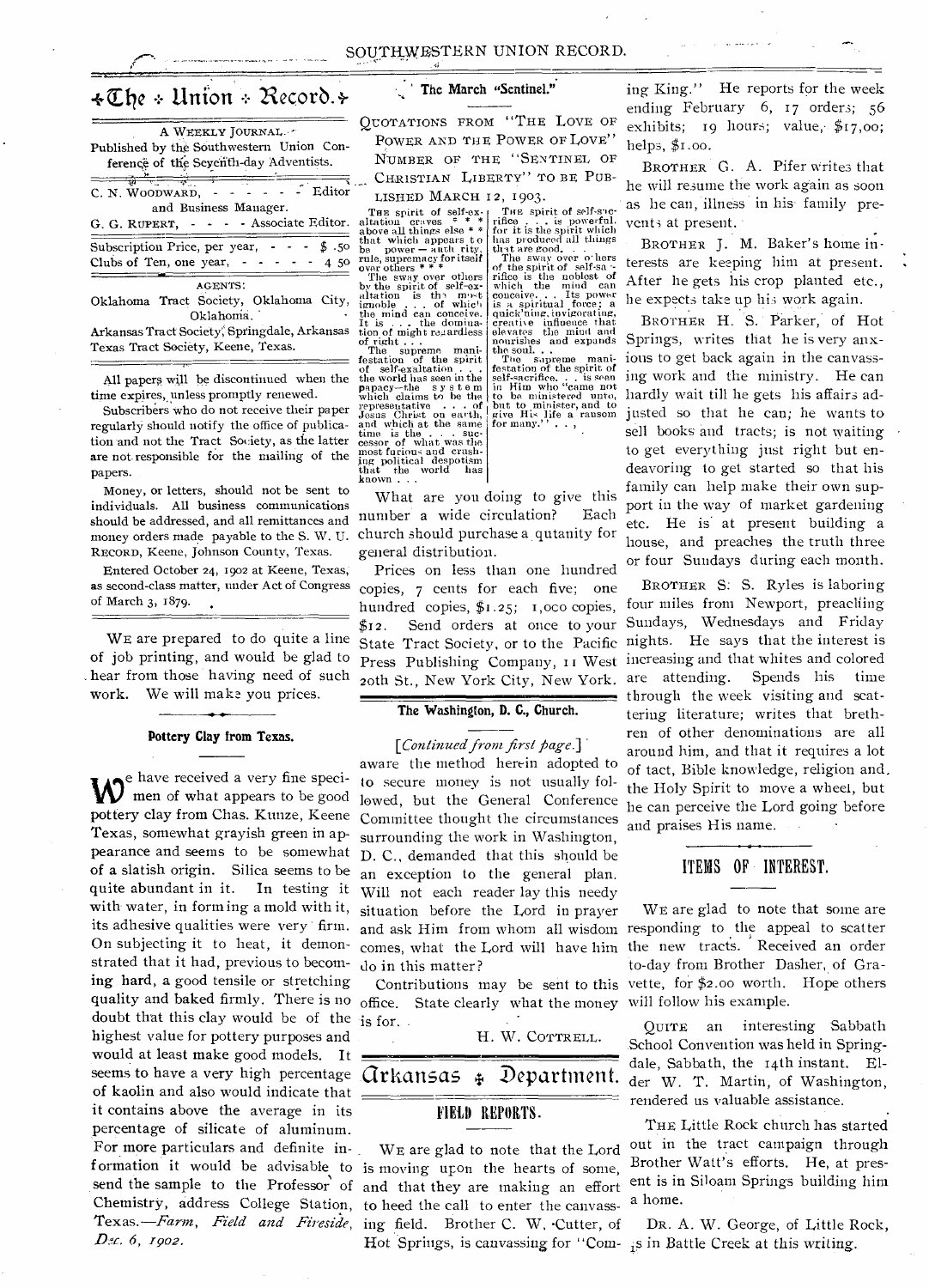## **NOTICE.**

**To** COMPLY with the request of several, the article that was published in the December number of the *Sentinel—"The* Love of Power and the Power of Love"—will be republished in the issue of March 12, with a fullpage illustration accompanying it. This article shows the difference between Christianity and the Papacy, and it will carry conviction wherever it is read, specially adapted for missionary work at this time:

| Five copies, $\ldots$ $\ldots$ $\ldots$ |  | \$o7   |
|-----------------------------------------|--|--------|
| Ten copies,                             |  | Ι4     |
| Twenty-five copies,                     |  |        |
|                                         |  | 35     |
| Fifty copies,                           |  | 70     |
| One hundred copies,                     |  | $I$ 25 |

All who would order a club of this copy for missionary work, please respond to the Tract Society proniptly as we must send order in by the last of the month.

# $\overline{\star\mathbb{C}}$ exas Department. $\overline{\star}$

#### **Dallas Young People's Society.**

**P**ROBABLY it will be of interest<br>to our brethren and sisters to our brethren and sisters to know that an interesting young people's society has been organized in the Dallas church. The meetings of this society are held alternate Sabbath with the meetings of the adults.

The young people are taking hold of the missionary work in earnest. More than one hundred copies of the *Advocate of Christian Education* have been ordered and will be distributed among the public school teachers of the city. The *Life Boat* will also be sold and distributed.

We are preparing to organize a branch, or mission Sabbath school in which the young people will take part.

MRS. **J.** A. THWEATT, President. LENA RUST, Secretary.

**A Good Word to My Fellow Canvassers.** 

**A.** I. CANNOT be at the institute<br>a few words to you through the col-SI CANNOT be at the institute. I take the privilege of saying umns of the RECORD. I would have so much enjoyed being there, and these are in Indian Territory, two in gotten acquainted with those who New Mexico, and the others are scatattended, and said some encouraging tered over five counties in Texas. word in favor of the canvassing field; There are three Sabbath schools kept but circumstances do not permit.

needed."

be able to accomplish a good work. be sent to each of these teachers. So stick to the work wherein you and paid off the debt. I have can- an acre of ground in cotton for misvassed ten years now and have seen sionary purposes. a good many sides of the canvassing the righteous forsaken, nor His seed profess to love. begging bread." I canvassed when and now I have three children, and Rives the aggaegate will be conam still making a living. So if you siderable. courage, and resort to some other every day ,that the Lord is our partwork to catch up, but put in more ner in business. hours, increase your energies, and catch up by the same work.

Lord gives me a place in His work.

ALBECK J. JENSEN,

Clifton, Texas.

#### **The Roby Church.**

To those just starting out I would school at Rives, Fisher county has **T**HE ROBY CHURCH has twenty-nine members.- Two of

say, Fear not, "The Lord Jesus. eighteen members, ranging in ages standing by the side of the canvas- from four to sixty-two years. On a sers, walking with them is the Chief recent Sabbath afternoon we -held a Worker. If we recognize Christ as special service. After singing and the One who is with us to prepare the. prayer extracts from "Christ's Obway, the Holy Spirit by our side will ject Lessons" and Volume VI. of the make impressions in just the lines Testimonies were read. - An article As you start out do not say, "Well of January 6, was also read. A col-I will try to canvass this summer lection of \$1.20 was taken up, which, anyway." No, say, "I have given with a list of the public school myself to God's work, and I am de-teachers in Fisher county were sent to termined to stand by it as long as ProfeSsor E. A. Sutherland, Berrien God sees fit." You might make Springs, Michigan, with a request what you would term a "failure" that a copy of the March number of this year, while next year you might the *Advocate of Christian Education*  on page ten of the *Review and Herald* 

have started. Farmers do not give were also considered. Three of the up farming because one crop fails, sisters agreed to devote one hen each and why should we who are sowing for the year; and these sisters will seeds which will spring up unto raise and sell what chickens they can everlasting life. In my ca nvssing I from these hens and give the proceeds evertasting life. The my callivshing 1 from these help and give the processes ciety, but I continued in the work brethren have each promised to plant The needs of the Keene Sanitarium

work; and I have experienced the nearly all the members of the Roby statement, "I have been young, and church asking them to join us in our now I am old; yet have I not seen efforts to help the cause that we all **I** have written personal letters to

I was single, and made a living; I but if every member, or even every took me a wife, and made a living; family would do as much as those at should make a failure do not loose we all need something to remind us. The sum thus raised will be small, And as a matter of fact

In the canvassing work I have, had the Roby church. If you are not many rich experiences, received many already a subscriber please send in blessings, and have seen God's guid-your order immediately for the ing hand many times, even to the SOUTHWESTERN UNION RECORD and protecting of life. I love the can-the *General Conference Bulletin.* I vassing work, and I am going to stay have the *Daily Bulletin* of the session by it as long as God sees fit. I am of 1901 bound together. And reof good courage, and glad that the cently I have been re-reading them. I have another request to Make of the head of every family especially of I regard them as of great value. I presume that the *Daily Bulletin* of the approaching session of the General Conference will be still more interesting. Address your orders for it to the Pacific Press Publishing Company, Oakland, California. The price will be fifty cents for the session. As the General Conference will convene March 27, orders, shouid be sent in immediately.

up by members of our church. The each week, and it is only fifty cents a The RECORD will visit your home N. J. ETHEREDGE.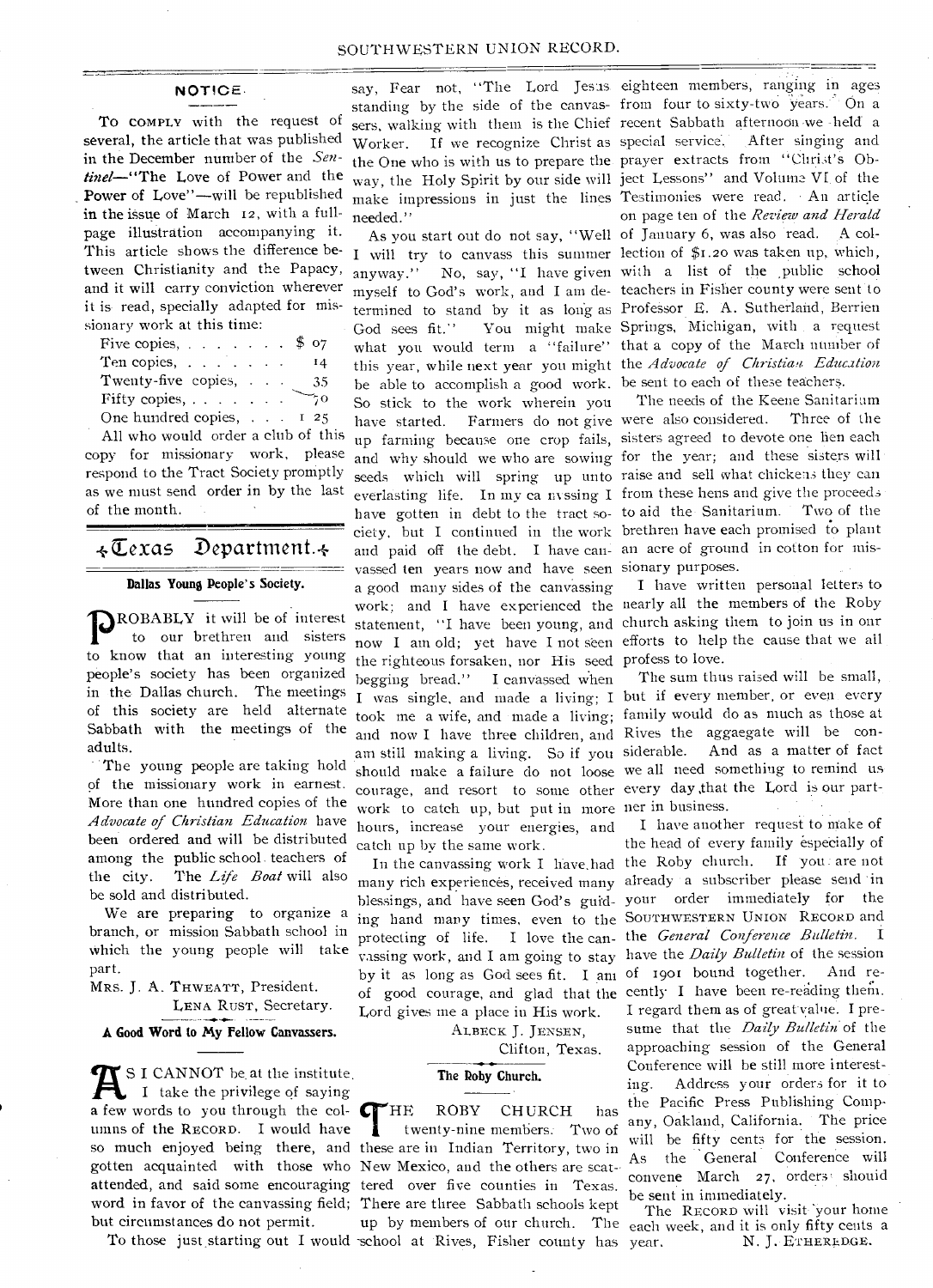#### SOUTHWESTERN UNION RECORD.

## The Field.

Schley closed January 10. One sister has begun to keep the Sabbath, and our part in sowing the seed of God's another sister who just had the Sabbath truth, after hearing the leading truths of the Message, has fully decided to identify herself with the remnant people of God.

There is a brother here who has known the truth for years, but has not been living it. He has now taken his stand for the .truth. There are three other adults here who are thoroughly convinced and acknowledged the truth. These, we hope, to soon see obeying.

From Schley I went to Iconium for a few days. Most of the members of this little company are growing in grace, yet some are not progressing in the divine life as they should.

After spending a few days at Iconium, I began a meeting at the Star you don't remember it by being pres-School House, about four miles south ent, then remember it in your prayers of where I held the meeting at that it might be a grand success. Schley. I commenced the meeting at Star January 22d, and continued it to February 7. Four decided to obey; also, two young men who were raised Adventists, but had given up the truth and were living ungodly lives, have now decided to live the truth. Also, their wives, who had never heard all the truths of the Message, have now decided to walk in the light with their husbands. The interests at Schley and Star are really one, as the people of each neighborhood attended both meetings.

I think there is material here to organize a nice little church.

I go from here to Iconium for a short stay, expecting to begin a meeting near Carnie, February 12.

Remember me and the people in your prayers. F. H. CONWAY.

ing in Oklahoma. Souls are accept-will be with us, and others to help us. for the harvest is come." This is ing the truth. Brother Bagby re-We want to get together and seek *receiving* Christ. ports quite an interest near Alva. God and study the Word, so as to do sults at that place. Brother Conway Brethren and Sisters cut loose and is *imparting* Christ to the world. reports of several who have lately get ready for the work, and learn how the work are not seen right away, but things as you will need. The Lord the work which must be done before

work. G. F. H.

## **Church Dedication at Perry,**

IT has been decided by the Perry church to have their new house of worship dedicated the 15th of March. This will be in the time of the institute. So we expect that it will not be only a dedication of the wooden building to the worship of God, but also, a dedication of every one present to the service of God. May this be done, is my prayer.

will be well represented. Elder Rupert will preach the dedicatory sermon. G. F. H.

LET all remember the institute. If

## **OKLAHOMA INSTITUTE.**

I everything ready for a large attend-comes." ance, as a large number have promto prepare for the work. We don't decide that He shall come. want to miss such a grand opportun-

 $\mathcal{D}$ klahoma  $\ast$  Department. after a while souls come out and ac- has provided us a good place to hold SCHLEY, O. T.—The meeting at shall come bringing our sheaves with our field of labor, scattering the cept the truth. Therefore, we should our Institute. We can get plenty of take new courage and sow by all wa-room. Pray that we may have the ters. Now is the sowing time; soon faith of Caleb and Joshua as we go the reaping time will come, then we out to work from our Institute into us. May the Lord help us now to do printed page like the leaves of au-JAMES BUTKA. .

State Agent.

## There is a Sound of an Abundance of Rain.

*[Continued from lazt issue.]* 

"I know that God will work for His people when they sanctify their souls by obeying the truth. Then the whole being,—body, mind, and soul,—will he in harmony with Him."

From E. T. Russell:—

We hope other neighboring churches accomplished, and His business de-"The Lord has a great work to be mands haste. Are you ready for service? The fields are white ready to harvest. Does not everything indicate that we are living in the world's harvest-time, and that soon the Son of man will put in the sickle. and gather the fruit of the earth ?"

THOUGHT I would write you a speedy coming of Christ is the *in*few lines in regard to our Insti- creased missionary activity among that tute. We have our plans all made people who look for the Saviour to fcr an Institute for the Canvassers. appear in this generation. We, have. It will be held at Perry, Oklahoma, too long been idlers. Let us now March 5 to the 25th. We will have enlist for active service till the Master. "MANY signs foretell that the great day is almost upon us; but one. of the most convincing signs of the

ised to come. All those that expect coming, as they do from leading lato attend, will please write to me at borers all in one issue of our church Perry, Oklahoma, so arrangements paper, they indicate the rapidly rising can be made for them. The board tide of faith and enthusiasm in the will be \$1.50 per week, and those speedy triumph of the message. The who pay \$50.00 to the Tract Society Lord is impressing the hearts\_ of His for books, will receive credit for people as never before in the history board, so it will be free. This gives of the message that Jesus will come all those who want to come a chance when His waiting people themselves These are soul-stirring words, and

THE work of God is still progress-ity. Elder Rupert and Elder Haffner *immediately* He putteth in the sickle; "When the fruit is brought forth,

About a dozen have promised to keep a great work in the year 1903. The be preached in all the world; \* \* \* the Sabbath. We look for great re-Lord is calling us to His work. Now, and *then* shall the end come.", This "THIS .gospel of the kingdom shall.

taken their stand for the truth. The to meet the people with the Message. Even so, come, Lord Jesus." Let other laborers are reporting encour-I know it will pay to come. Bring a all, without ceasing, pray this prayer; agingly. Sometimes the results of tick and quilts, some towels and such then go to work to answer it by doing "THY kingdom come." "Amen.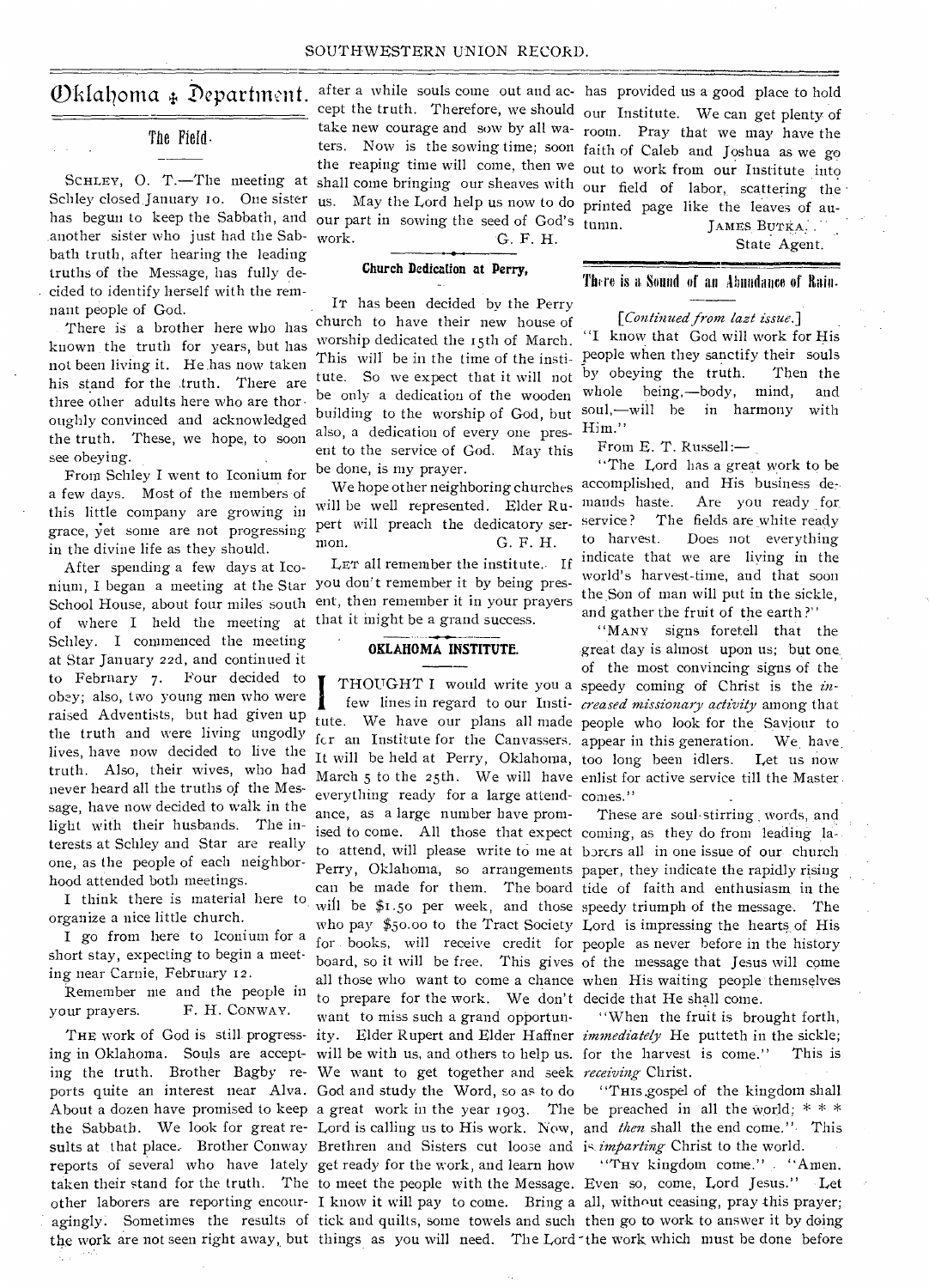the end can come.

of rain." Then he climbed the  $t_{20}$ . steeps of Carmel, and prayed for the rain to descend. So let us pray for Jesus to fill us with power, to raise up laborers for harvest, to come quick?y with trumpet call, and gather His loved ones to Himself.

## W. C. WALES.

## Many New Railroad Lines.

ACCORDING to the Railroad Gazette, railroad building in the United States for 1902 aggregated 6,026 miles, a total not exceeded in any year since 1888. Second tracks, sidings, electric lines not included. Oklahoma leads with 570 miles of new line. Texas comes second with Arkansas is third with 496 miles. 371 miles and Indian Territory fourth with 363 miles.

WE have received a nice lot of subscriptions, both renewals and new subscriptions, since our last issue. We are very thankful for these, but there are many more whose time has expired, and would urge them to send in their renewal at once. The REC-ORD seems to be appreciated by many, au untatigem Wohlwollen geftimmt oder others. They did some real missionary and the larger our subscription list mill einen andern jeiner Stlaben dadurch the better and more interesting we pemütigen. Man bleibe mit diefer Gatt= can make it.

# $\ast$ German  $\ast$  Department. $\ast$

#### Das Wert Gottes

unsere deutschen Arbeiter mehr berichten oder spät fällt es ihnen doch ein, ihr im "Union Record" um die deutsche Ab= teilung in demjelben intereffant zu machen. abfäumen uns, wenn ein andrer Schmeich= Unsere Arbeiter müssen mithelfen, sonst ler sie an sich zieht, und dann setzt man trocknet die deutsche Abteilung ganz sich unangenehmen Demütigungen aus, aus. Auch die Gemeinden manchmal von sich hören laffen, fowie kann. auch die Lehrer von unseren deutschen Schulen. Wenn wir zusammen wirten, keit gegen die Großen der Erde, in deren dann tann etwas getau werden in allen Händen dein bürgerliches Glück ift, die Zweigen des Werfes.

Werf gehen um Seelen zu retten. Meh= ehrbegierigen jungen Menschen, der in the time for beginning." rere Arbeiter berichten von gutem Erfolg dem Dienst eines schwachen Fürsten sich unter den Englijchen. Br. Bagby hält empor schwingen will, ob er nicht deffen began last fall to hold a Branch Sab-Berjammlung und jchreibt, daß zwölf See= räufebollem Minifter, dem regierenden bath School at her home on Sabbath len versprachen den Sabbat des Herrn zu Kammerdiener oder einer tyrannischen afternoons. She invited the children halten und ungefähr fünfundzwanz g Buhlerin huldigen joll; aber felten nimmt of the neighborhood to attend. In a find überzeugt von der Wahrheit. Hof= das ein gutes Ende. Solche Lieblinge recent letter she says:

WE pray. "Give us this day our nehmen mit Gottes Bolf. Auch Br. reigen dann ihre Rreaturen mit in ihr daily bread," and then go to work to Conway berichtet von gutem Erjolg. Verderben. Und wäre auch das nicht, jo earn it. So let us pray persistently Möge in diesem Jahr 1903 mehr Seelen werden doch die größten Vorteile, die man for Jesus to come, then go to work to jur Wahrheit tommen als noch je zubor. dadurch erlangen fönnte, zu teuer erfauft, bring Him. After three and one- Warum fönnte nicht jeder Siebtentags= wenn man dafür die Achtung weiser und half years of drought, Elijah said, Adventist eine Seele zum Herrn führen in rechtschaffener Männer aufopfern muß; "There is a sound of an abundance diejem Jah:? Lagt uns alle dafür arbei- und das ist gewiß immer der Fall - der G. F. H.

> Betrachtet genau den Bericht der, die eingelaufenen Zehnten der verschiedenen Gemeinden meldet. Während wir dank= bar find für das, mas eingekommen ist in diesem Biertel, so möchten wir doch jeden Leser bitten sich selbst zu prüfen, ob er dem herrn das Seine treu gegeben hat. ing to be regarded as effective mis-

G.  $\tilde{n}$ . ...

#### Nèber den Umgang mit den Großen der Erde, Fürsten, Bornehmen und Reichen.

Man traue nicht zu sehr den freund= lichen Gesichtern der mehrsten Großen, glaube sich nicht auf dem Gipfel der Glückseligkeit, wenn der gnädige Herr uns anlächelt, die Hand schüttelt oder uns umarmt. Bielleicht bedarf er unserer in diesem Augenblicke und behandelt uns mit Berachtung, wenigstens mit Kälte, fobald dieser Augenblick vorüber ist. Bielleicht fühlt er gar nichts bei all feiner vertraulichen Freundlichkeit, mechselt Mienen, wie andre Kleider wech= feln, ist grade in der Berdauungsstunde ung Menschen immer in seinen Schranken, mache sich nicht gemein mit ihnen und ver.achlässige nie die ängere unterschei= dende Höflichkeit und Ehrerbietung, die man ihrem Stande schuldig ift, sollten sie geht noch immer voran, nur sollten sich auch noch so sehr herablassen. Früh Haupt wieder empor zu heben, oder fie berkönnten die man mit weiser Vorsicht vermeiden

> Ueberschreite nicht bei deiner Gefällig= Grenzen der wahren Ehre. Es ist eine

fentlich werden noch andere ihre Stellung stürzen sich früh oder spät jelber und grade We3 hingegen führt ohnfehlbar. wo nicht zu einem glänzenden doch zu ein= em dauerhaften Glücken: A. R. R.

#### Gather In the Children.

LOWLY, but surely, the Branch, Sabbath School Work is comsionary work. These branch schools can be conducted wherever a few children can be gathered together. The following extract from a letter shows what may be done by an isolated family:

"A year ago mother and I were talking to a neighbor lady about the training of children in spiritual things. We told her that we had our lessons every Sabbath, and invited her children to meet with us. The next Sabbath two bright boys, aged ten and twelve, came and studied with us. They said if we would have a Sunday School they would come every time, but they were needed to work on Saturdays. We thought it would be best to have them come when they could, although we would have much preferred having them come on Sabbath. They came four or five Sundays and became so interested that we told them to bring work, and so did we. All children love my mother, and she invited every one she could. The two boys and others have come nearly every time since. Others have come as they could get a chance Sometimes we have had as many as thirty at a time. Every one seems so interested when they come, but it is hard to keep the large number coming right along.

"The children all know that we keep the Sabbath, and we make every explanation of Christ's words and example, and point to the commandments of God. Those who have come every time know about Christ's soon coming, and the judgment and resurrection. Each week a card with a scripture text written on it is given to each child and they are very much interested in learning the verses. They have learned nearly all of the Sermon on the Mount, besides many proverbs and other familiar texts. We always spend a full hour and sometimes a little more. The ehildren are always on time, Liebe Geschwister, lagt uns alle ans große Versuchung für einen armen oder coming at times, an hour and a half before

Another sister living in a large city